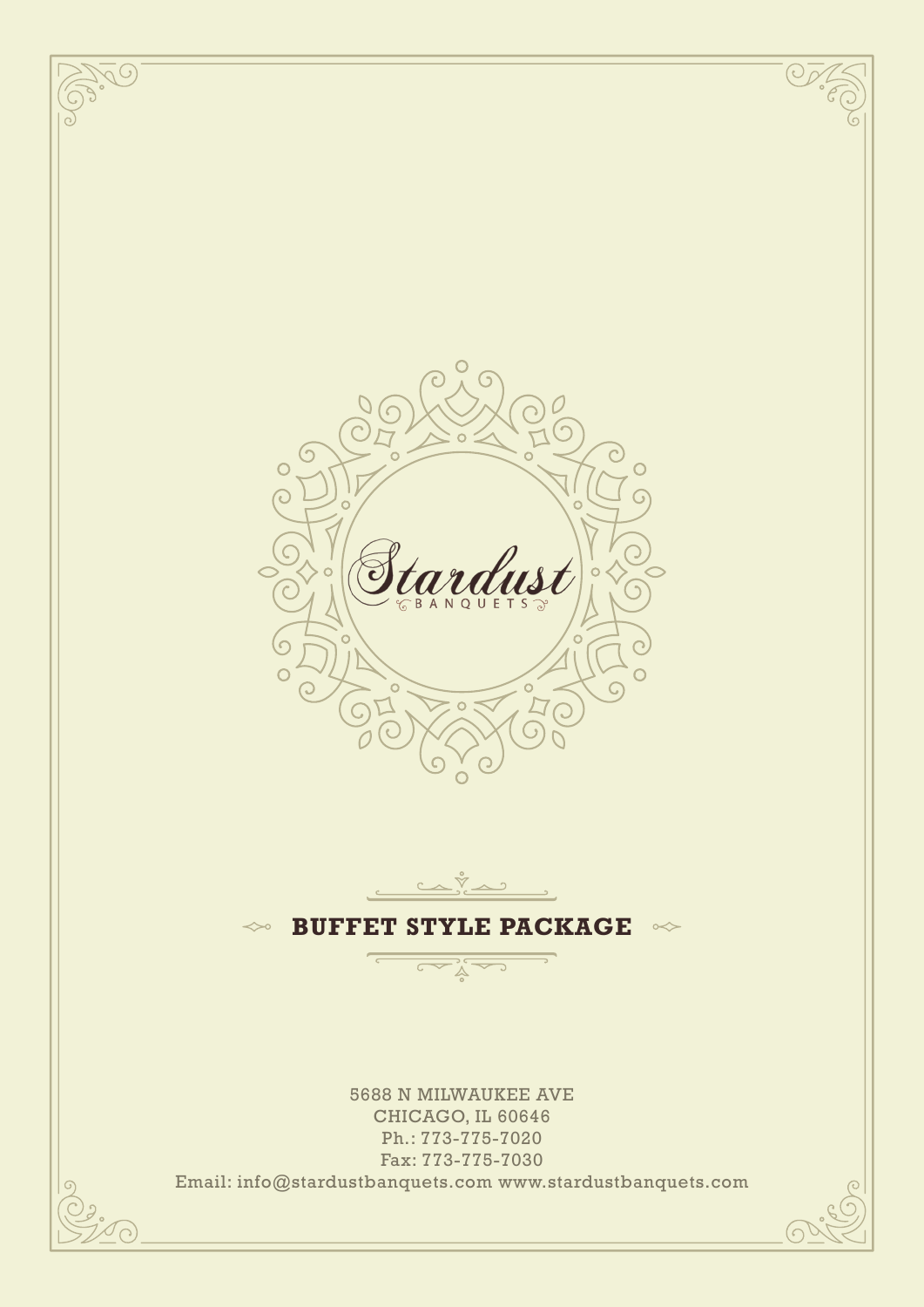

- Price depends on how many people are guaranteed
- Children up to the age of  $10 1/2$  price
- 6 hour package (possibility of prolonging the party)

- 5 hours of open bar service (premium brand alcohol included) - Wine on each table during dinner

- Wine on each table during dinner

- Family Style Dinner: Soup (choice of one), Salad (choice of one), Side Dish (choice of one), Main Entrées (choice of two), Potatoes (choice of one), Hot Vegetables (choice of one), Cold Vegetables (choice of one)

- Ice cream sundae as a dessert
- Fruit tray, coffee, tea
- Fifth Third Bank & Free Valet Parking

- Decorations: flowers, candlesticks on the main table, candles on the other tables, napkins (different colors available), box for the envelopes

- Chair covers - extra

Reservations: In order to guarantee a reservation and price for the date you have selected, it will be necessary for you to place a deposit that is non-refundable. Half (1/2) of projected cost must be paid within 60 days prior to the date of the banquet. The balance must be paid seven (7) days before the occasion based on current guarantee (we only accept cashier's checks or money order). Final count of guests has to be given 7 days prior to the party (however the minimum guaranteed is not the subject to change). At any time after signing the contract should you, for any reason, not fulfill this agreement you are responsible for any losses which Stardust Banquets incurs due to default. All deposits will be retained as liquidated damages..

If you are paying with a credit/debit card, Stardust Banquets charges 2% more for the final invoice.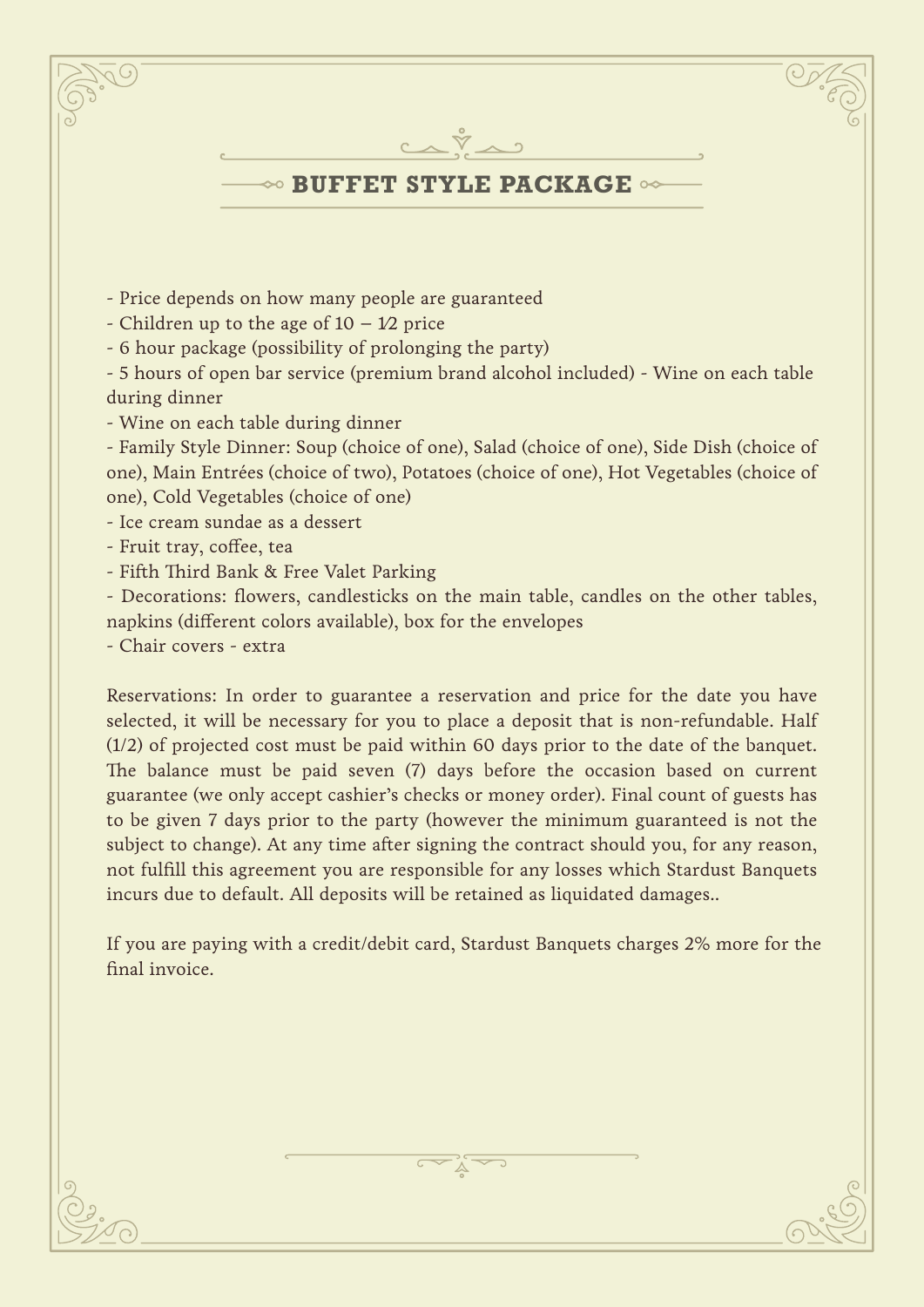# **BUFFET STYLE PACKAGE**

 $C \wedge \tilde{V} \wedge \gamma$ 

### $\gg$  **SOUPS (1)**  $\ll$

- · Minestrone
- · Chicken noodle
- · Cream of broccoli
- · Cream of asparagus
- · Cream of mushroom
- · Tomato soup with rice or noodles
- · Cream of carrot
- · Cream of green peas

# $\sim$  **SALADS (1)**  $\sim$

- · Garden fresh salad (dressing: choice of 2)
- · Greek salad
- · Italian salad
- · Caesar salad
- · Stadust salad

· Spinach & strawberry salad with nuts, raisins, and poppy seed dressing or raspberry dressing

## $\gg$  **SIDE DISH (1)**  $\gg$

- · Variety of pierogies
- · Potato finger dumplings
- · Silesian dumplings
- · Fettuccini alfredo
- · Mostaciolli (red sauce or meat sauce)
- · Pasta with pesto sauce
- · Pasta with marsala sauce
- · Pasta Stardust
- · Pasta with seafood

### $\leftrightarrow$  **POTATOES AND ACCOMPANIMENTS (1)**  $\leftrightarrow$

· Mashed red potatoes skin-on with garlic and spinach

- · Roasted potatoes red
- · Vesuvio style potatoes white
- · Mashed potatoes
- · Red potatoes with butter and dill
- · Buckwheat groats

# $\gg$  **HOT VEGETABLES (1)**  $\ll$

- · Green beans almandine
- · Peas & carrots
- · Fresh carrots with olive oil & garlic
- · Fresh vegetable medley, mixed
- · Sautéed sweet cabbage
- · Corn
- · Sautéed beets
- · Broccoli in garlic butter sauce

## $\leftrightarrow$  **COLD VEGETABLES (1)**  $\leftrightarrow$

- · Cucumbers with sour cream & dill
- · Red beets with horseradish or with onion
- · Coleslaw
- · Sauerkraut
- · Red cabbage
- · Carrots with raisins and pineapple
- · Stardust special beets
- · Beets with feta cheese greek style